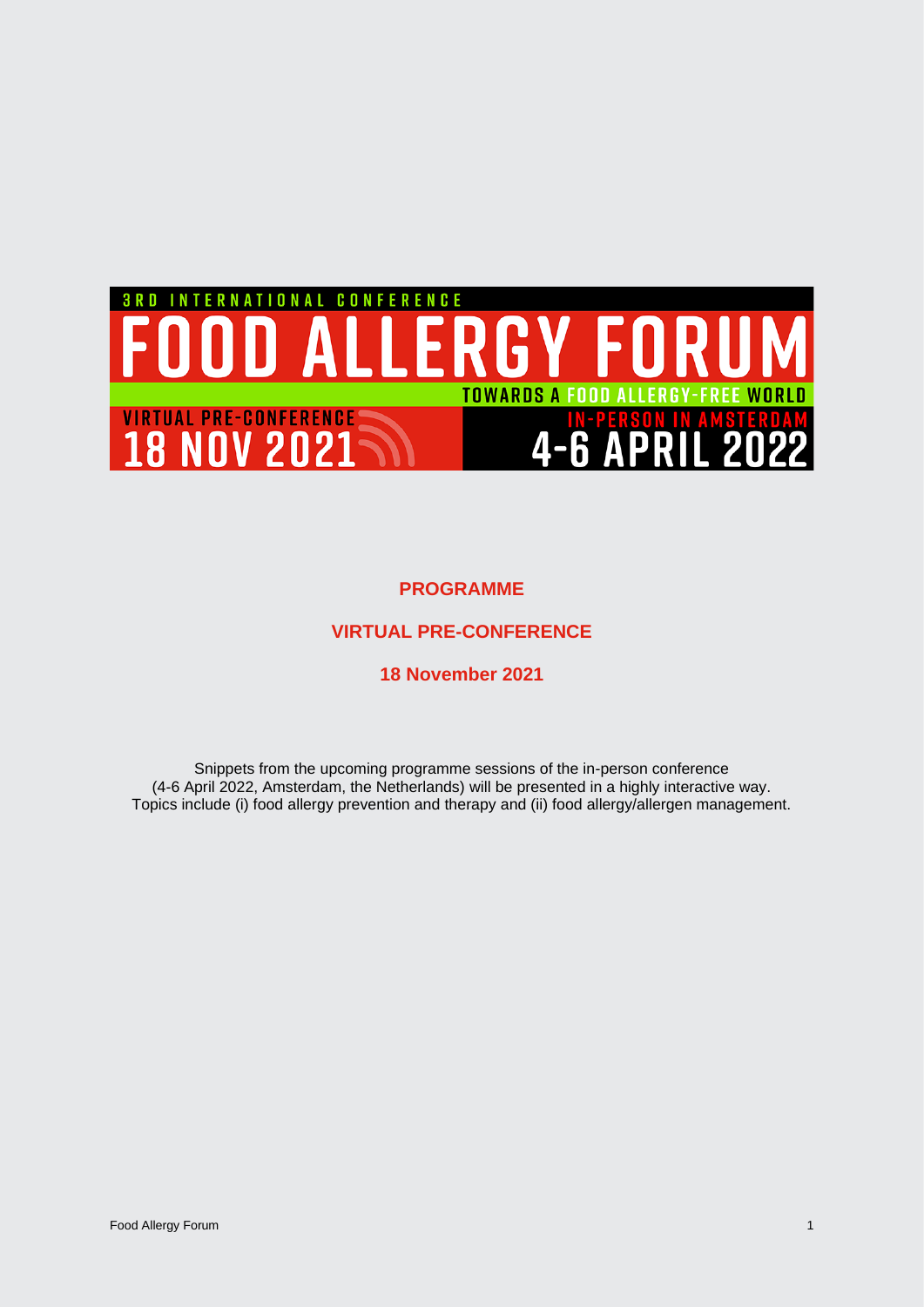## **PROGRAMME All times in Central European Time (CET)**

12:30 Food Allergy Forum Pre-Conference: introduction Chair: Prof. Geert Houben, TNO and University Medical Centre Utrecht, the Netherlands Commentator: Prof. Johan Garssen, Nutricia Research and Utrecht University, the **Netherlands** Co-ordinator: Dr Marty Blom, TNO, the Netherlands

## Topic: Food allergy therapy, prevention

- 12:45 *Initiation and perpetuation of food allergy* Dr Michelle Epstein, Medical University of Vienna, Austria
- 13:15 *Recent updates in epicutaneous immunotherapy for peanut allergy* Todd D. Green, MD, DBV Technologies, USA
- 13:45 *Assessment of allergenicity of proteins in novel food supply: a mission impossible?* Dr Marjolein Meijerink, TNO, the Netherlands
- 14:15 14:45 Meet the speakers

#### Topic: Food allergy/allergen management

- 14:45 Chair: Prof. Johan Garssen, Nutricia Research and Utrecht University, the Netherlands Commentator: Prof. Geert Houben, TNO and University Medical Centre Utrecht, the **Netherlands** Co-ordinator: Dr Marty Blom, TNO, the Netherlands
- 14:50 *Providing the global food industry with best practice allergen risk assessment tools – the VITAL Program V3.0, VITAL Standard, and VITAL Online* Kirsten Grinter, Nestlé Australia and Allergen Bureau, Australia
- 15:20 *Do we have the final threshold levels?* Prof. Joseph Baumert, University of Nebraska-Lincoln, USA
- 15:50 *"Too high, too low, but the system won't go": protecting the food-allergic consumer* Dr Paul Turner, Imperial College London, UK
- 16:20 *Light, camera, …. new action levels!* Dr Bert Popping, FOCOS, Germany
- 16:50 17:20 Meet the speakers
- 17:20 Closing remarks and outlook for the in-person conference (4-6 April 2022, Amsterdam, the Netherlands) Prof. Geert Houben (conference chair)